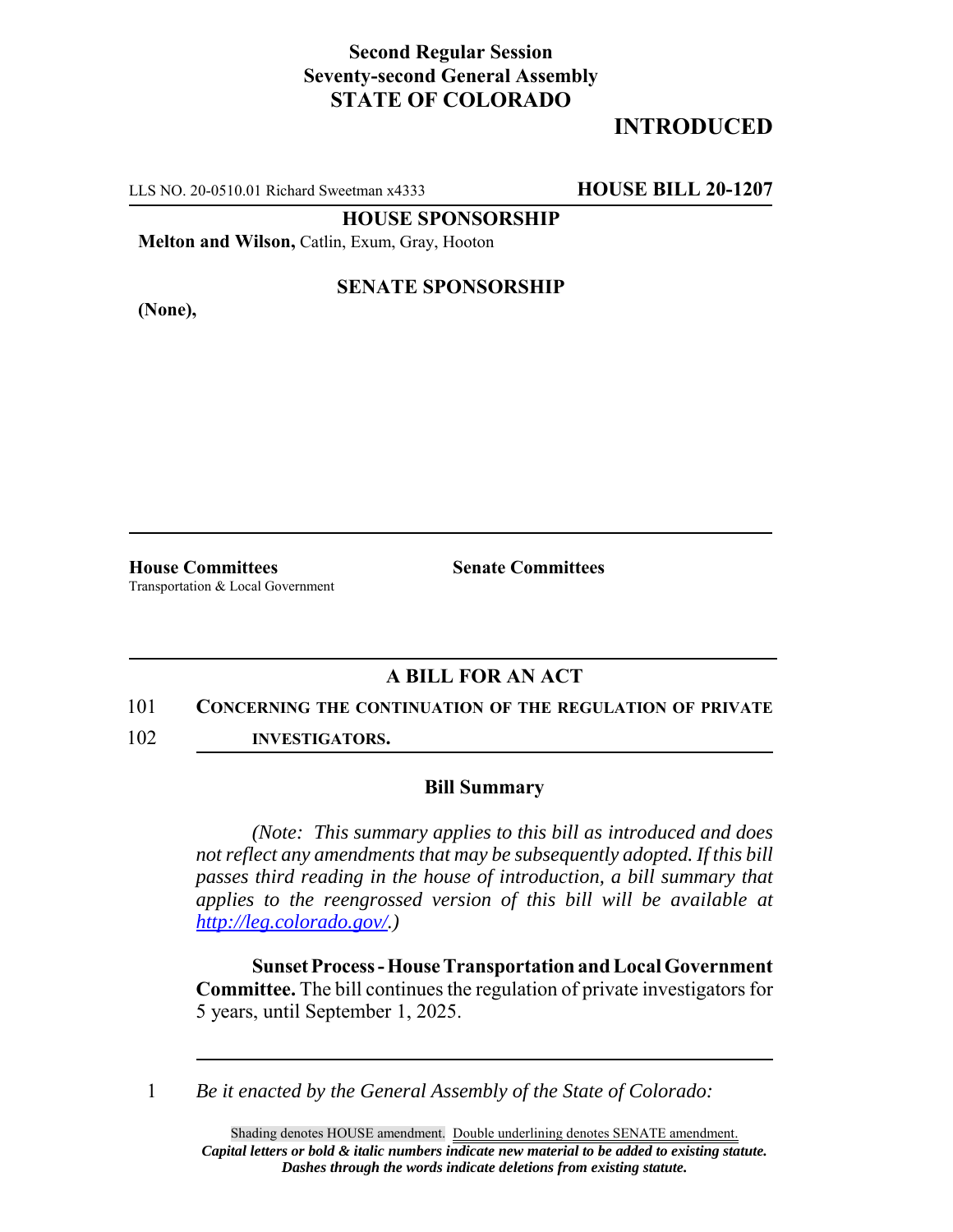| $\mathbf{1}$   | <b>SECTION 1.</b> In Colorado Revised Statutes, 24-34-104, repeal                  |
|----------------|------------------------------------------------------------------------------------|
| $\overline{2}$ | $(19)(a)(VIII)$ ; and <b>add</b> $(26)(a)(IX)$ as follows:                         |
| 3              | 24-34-104. General assembly review of regulatory agencies                          |
| $\overline{4}$ | and functions for repeal, continuation, or reestablishment - legislative           |
| 5              | <b>declaration - repeal.</b> $(19)(a)$ The following agencies, functions, or both, |
| 6              | are scheduled for repeal on September 1, 2020:                                     |
| 7              | (VIII) The licensing of private investigators by the director of the               |
| 8              | division of professions and occupations in accordance with article 160 of          |
| 9              | title $12$ ;                                                                       |
| 10             | $(26)(a)$ The following agencies, functions, or both, are scheduled                |
| 11             | for repeal on September 1, 2025:                                                   |
| 12             | (IX) THE LICENSING OF PRIVATE INVESTIGATORS BY THE DIRECTOR                        |
| 13             | OF THE DIVISION OF PROFESSIONS AND OCCUPATIONS IN ACCORDANCE                       |
| 14             | WITH ARTICLE 160 OF TITLE 12.                                                      |
| 15             | <b>SECTION 2.</b> In Colorado Revised Statutes, <b>amend</b> 12-160-111            |
| 16             | as follows:                                                                        |
| 17             | 12-160-111. Repeal of article - review of functions. This article                  |
| 18             | 160 is repealed, effective September 1, 2020 SEPTEMBER 1, 2025. Before             |
| 19             | the repeal, the powers, duties, and functions of the director regarding the        |
| 20             | licensure of private investigators under this article 160 are scheduled for        |
| 21             | review in accordance with section 24-34-104.                                       |
| 22             | <b>SECTION 3. Act subject to petition - effective date.</b> This act               |
| 23             | takes effect at 12:01 a.m. on the day following the expiration of the              |
| 24             | ninety-day period after final adjournment of the general assembly (August          |
| 25             | 5, 2020, if adjournment sine die is on May 6, 2020); except that, if a             |
| 26             | referendum petition is filed pursuant to section $1(3)$ of article V of the        |
| 27             | state constitution against this act or an item, section, or part of this act       |